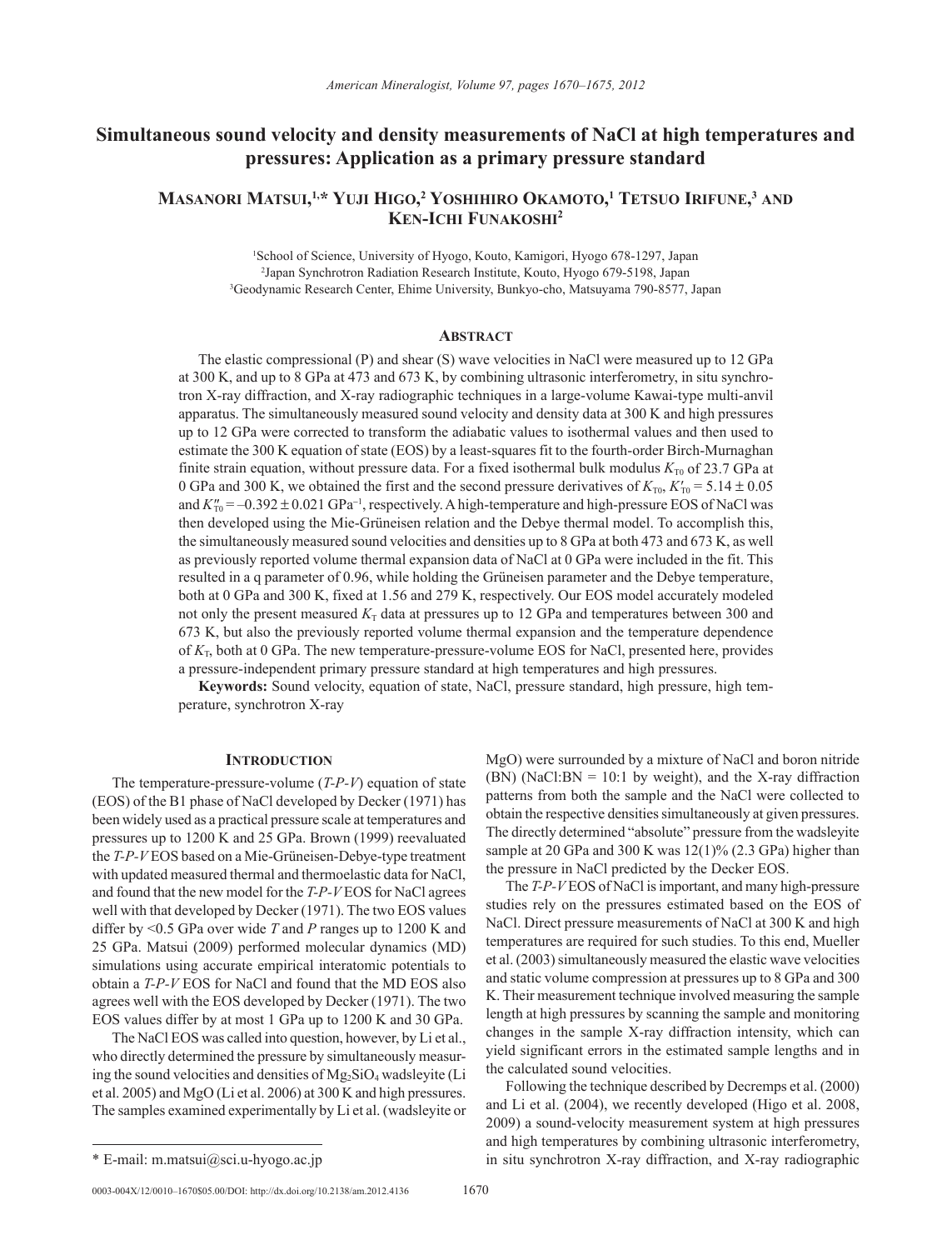techniques in a large-volume Kawai-type multi-anvil apparatus. Using this technique, we performed accurate simultaneous measurements of the sound velocities and densities of NaCl at high pressures, up to 12 GPa and 300 K, and up to 8 GPa at both 473 and 673 K. The measured data at 300 K were used to obtain a 300 K volume compression curve for NaCl based on the fourth-order Birch-Murnaghan finite strain equation, without relying on a pressure scale. The measured data at 473 and 673 K were then used to estimate the thermal pressures at high temperatures and high pressures, based on the Mie-Grüneisen relation and the Debye thermal model, again without relying on a pressure scale. A *T-P-V* EOS was developed for NaCl to provide a primary pressure standard, which is applicable to static experiments at high temperatures and high pressures up to 1200 K and 25–30 GPa.

## **Experiments**

Ultrasonic and synchrotron X-ray diffraction experiments at high temperatures and high pressures were performed using a Kawai-type multi-anvil (KMA) apparatus SPEED1500 at SPring-8 (beamline BL04B1). The experimental setup has been described in detail (Higo et al. 2008, 2009). The NaCl powders were ground and pressed into pellets 2.0 mm in diameter and 1.3 mm in length at 400–420 K to permit full dehydration. The NaCl samples were inserted into a  $Si<sub>3</sub>N<sub>4</sub>$  capsule to perform stable ultrasonic measurements of soft materials, such as NaCl, at high temperatures and high pressures. Tungsten carbide (WC) anvils with an edge length of 26.0 mm and a truncated corner of 7.0 mm were used for the experiments. A schematic illustration of the cell assemblage is shown in Figure 1a. The acoustic travel times through the sample were determined using a pulse echo overlap method developed by Li et al. (2002, 2004). Dual-mode LiNbO<sub>3</sub> transducers (10° rotated



**Figure 1.** (**a**) A cross-section image of the furnace cell assembly used in this work: graphite heater,  $Si<sub>3</sub>N<sub>4</sub>$  capsule, sample (NaCl), BN sleeve, and thermocouple (T.C.). (**b**) An X-ray radiographic image used to measure the sample length.

Y-cut) were used to generate and receive both P and S sound waves. A transducer was positioned on the truncated outside corner of one of the WC anvils. The travel times were measured based on the reflections from the WC cube, the polycrystalline  $ZrO_2$  buffer rod, the sample, and the  $Si_3N_4$  capsule. Both ends of the buffer rod, the sample, and the top of the  $Si<sub>3</sub>N<sub>4</sub>$  capsule were polished carefully using diamond paste to prevent unnecessary scattering of the sound waves. The sample was heated in a cylindrical graphite tube, and the temperatures were measured using a  $W_{97}Re_3-W_{75}Re_{25}$  thermocouple. The temperature gradient within the sample was shown previously to be <5% (Higo et al. 2008, 2009).

The X-ray beam was directed toward the sample through a MgO window, a graphite heater, a BN sleeve, and a  $Si_3N_4$  capsule through a small gap in the WC anvils. BN was loaded into the cell to provide a more hydrostatic environment. A solid-state germanium detector was used for energy-dispersive X-ray diffraction at a fixed 2θ angle of about 6°. Thin gold foils (2.5 µm thick) were positioned at both ends of the sample to improve mechanical coupling of the sound waves and to more clearly observe the X-ray images of sample ends. The sound velocities were obtained from the travel times and the sample length, that is, the distance between the gold foils determined by X-ray radiographic imaging using the CCD camera (Fig. 1b). The errors in the sample length were <1% using this technique. Semi-sintered ZrO<sub>2</sub> was used as a pressure medium to press and heat the sample efficiently. The correction in the travel time for the effects of the bond due to gold foils (Niesler and Jackson 1989) was estimated to be insignificant, and thus neglected in this study.

Experimental data were recorded after heating the sample to 873 K under a fixed press load to minimize non-hydrostatic components due to local deviatoric stresses. Heating to 873 K reduced the diffraction peak widths substantially, as shown in Figure 2. The NaCl cubic lattice parameters at high temperatures and high pressures were obtained using 6–8 reflections with indices (2 0 0), (2 2 0), (2 2 2), (4 0 0), (3 3 1), (4 2 0), or (4 2 2) (see Fig. 2). We successfully obtained 7 high-quality data at 300 K and pressures up to 12 GPa, and two data at each of 473 and 673 K and pressures of 7–8 GPa, as shown in Table 1.

## **Results and discussion**

The measured P- and S-wave velocities,  $v_{\rm P}$  and  $v_{\rm S}$ , respectively, along with density ρ, can be used to express the adiabatic bulk modulus  $K_S$  as:  $K_S = (v_P^2 - 4/3 v_S^2) \times \rho$ .  $K_S$  can be converted to the isothermal bulk modulus  $K<sub>T</sub>$  using the relation

$$
K_{\rm T} = K_{\rm S} / (1 + \alpha \gamma T) \tag{1}
$$

where  $\alpha$  and  $\gamma$  are the volume thermal expansivity and the Grüneisen constant, respectively. Here we adopted the  $\alpha$  and  $\gamma$ values as a function of ρ, based on the EOS's for NaCl proposed by Matsui (2009) and Brown (1999), respectively. The error



**Figure 2.** Measured diffraction pattern for NaCl at 300 K and 12 GPa, before and after heating the sample to 873 K.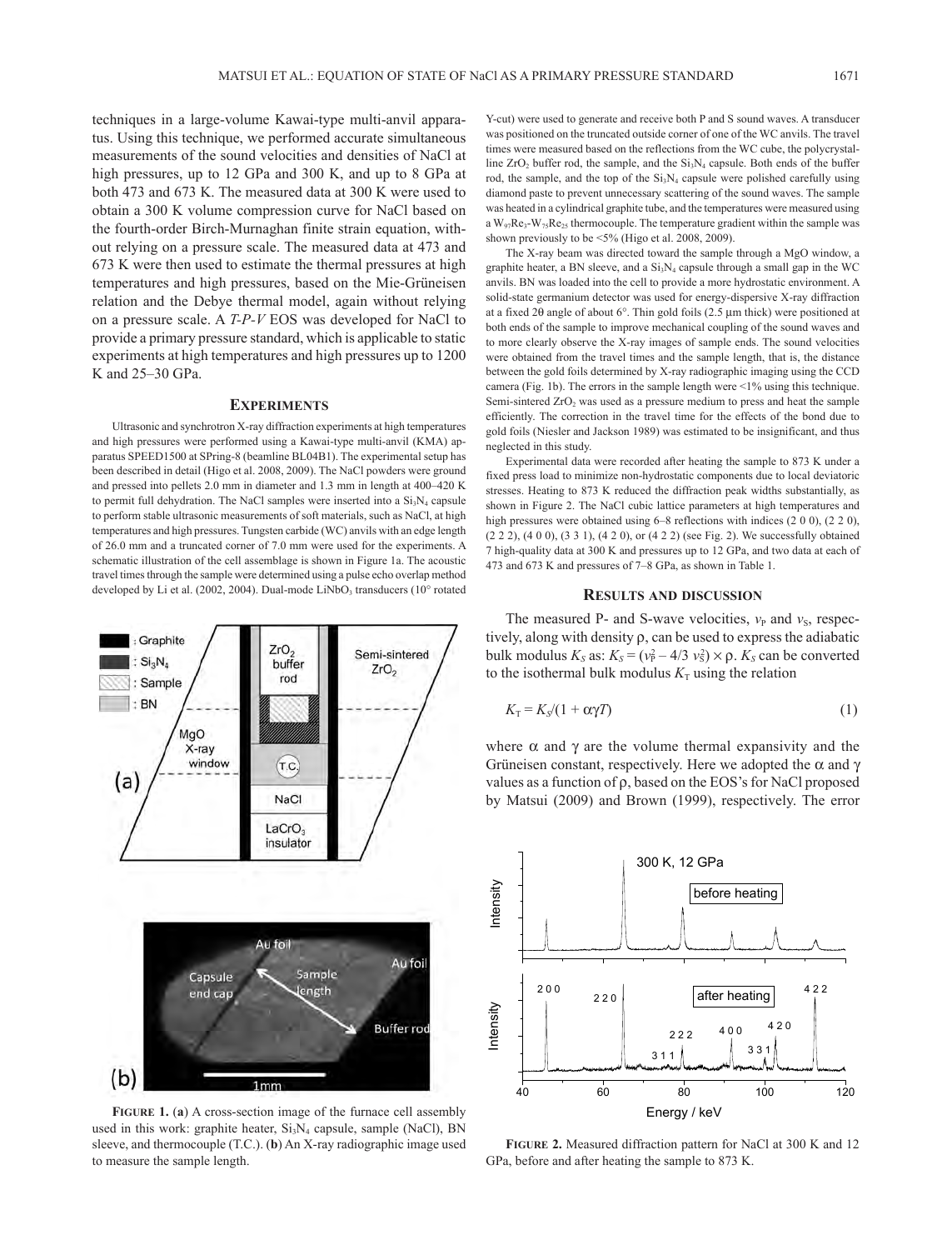**TABLE 1.** Observed relative volume ( $V/V<sub>0</sub>$ )<sup>\*</sup>, density (ρ), P- and Swave velocities ( $v_P$ ,  $v_S$ ), and the adiabatic and isothermal bulk moduli (K<sub>S</sub>, K<sub>T</sub>) at 300, 473, and 673 K, compared with the calculated isothermal bulk modulus [K<sub>T</sub>(calc)] and the "absolute" pressure [*P*(calc)] based on the EOS model given in Table 2

| T                                                      | $V/V_0$              | ρ                    | $V_{\rm P}$ | $V_{\varsigma}$     | $K_{S}$ | Kт       | K <sub>T</sub> (calc) | P(calc) |
|--------------------------------------------------------|----------------------|----------------------|-------------|---------------------|---------|----------|-----------------------|---------|
| (K)                                                    |                      | (q/cm <sup>3</sup> ) | (km/s)      | (km/s)              | (GPa)   | (GPa)    | (GPa)                 | (GPa)   |
| 300                                                    | $0.7669(3)$ 2.821(1) |                      |             | $6.08(5)$ 2.848(26) | 73.74   | 73.0(18) | 73.2                  | 12.04   |
| 300                                                    | $0.7702(3)$ 2.809(1) |                      |             | $6.06(5)$ 2.845(29) | 72.88   | 72.2(19) | 72.1                  | 11.73   |
| 300                                                    | $0.7742(4)$ 2.794(1) |                      |             | $6.03(5)$ 2.846(26) | 71.42   | 70.7(18) | 70.7                  | 11.35   |
| 300                                                    | $0.7860(5)$ 2.752(2) |                      |             | 5.95(6) 2.841(29)   | 67.78   | 67.0(19) | 66.9                  | 10.31   |
| 300                                                    | $0.8115(3)$ 2.666(1) |                      |             | 5.70(6) 2.786(32)   | 59.12   | 58.3(20) | 59.4                  | 8.30    |
| 300                                                    | $0.8291(6)$ 2.609(2) |                      |             | 5.61(4) 2.776(20)   | 55.30   | 54.5(12) | 54.7                  | 7.07    |
| 300                                                    | $0.8355(2)$ 2.589(1) |                      |             | 5.58(4) 2.772(17)   | 54.00   | 53.1(10) | 53.0                  | 6.66    |
| 473                                                    | $0.8310(6)$ 2.603(2) |                      |             | 5.58(3) 2.726(13)   | 55.37   | 53.8(8)  | 54.1                  | 7.43    |
| 473                                                    | $0.8358(3)$ 2.589(1) |                      |             | 5.56(3) 2.725(16)   | 54.29   | 52.7(9)  | 52.9                  | 7.12    |
| 673                                                    | $0.8340(3)$ 2.594(1) |                      |             | 5.57(4) 2.675(19)   | 55.59   | 53.4(11) | 53.4                  | 7.81    |
| 673                                                    | $0.8379(3)$ 2.582(1) |                      |             | 5.54(3) 2.673(13)   | 54.51   | 52.3(8)  | 52.4                  | 7.56    |
| * $V_0$ = 179.425 Å <sup>3</sup> (JCPDS card 05-0628). |                      |                      |             |                     |         |          |                       |         |
|                                                        |                      |                      |             |                     |         |          |                       |         |

introduced from the  $\alpha$  and  $\gamma$  values is insignificant because the correction factors for the conversion of  $K_s$  to  $K_T$ ,  $\alpha \gamma T$ , are <2% for the data at 300 K and high pressures, and 3–4% for the data at both 473 and 673 K and high pressures, as listed in Table 1.

#### **P- and S-wave velocities at 300 K**

Figures 3a and 3b shows the measured P- and S-wave velocities as a function of the density, together with previous results for comparison. The  $v_P$  and  $v_S$  values at 300 K and 0 GPa were taken to be  $4.55 \pm 0.01$  and  $2.610 \pm 0.003$  km/s, respectively, using the Voigt-Reuss-Hill average obtained from the elasticity data reported in Chang (1965), Slagle and McKinstry (1967), Spetzler et al. (1972), and Yamamoto et al. (1987). The 300 K  $v<sub>P</sub>$  data at high pressures and the 0 GPa value (4.55 km/s) taken from previous reports displayed a linear dependence on density (see Fig. 3a), known as Birch's law (Birch 1960), with a slope of  $dv_p/dp = 2.35(1)$  km s<sup>-1</sup> (g/cm<sup>3</sup>)<sup>-1</sup>. Campbell and Heinz (1992) used Brillouin scattering and diamond-anvil cell experiments to measure the  $v_P$  velocities in NaCl at 300 K and pressures up to 17 GPa. Their data fit well to Birch's law, with  $dv_p/d\rho =$  $2.616(35)$  km s<sup>-1</sup> (g/cm<sup>3</sup>)<sup>-1</sup>. Frankel et al. (1976) used ultrasonic interferometry techniques with a Bridgeman anvil device and reported the  $v_{\rm P}$  and  $v_{\rm S}$  velocities in NaCl at 300 K and pressures of 2.5–27 GPa. They estimated the sample thickness during each measurement based on the EOS for NaCl, as proposed by Decker (1971). Their data showed a linear relationship between  $v<sub>P</sub>$  and ρ, and lie between the data by Campbell and Heinz (1992) and our data sets, as shown in Figure 3a.

The 300 K  $v<sub>s</sub>$  data measured here at high pressures together with  $v<sub>S</sub> = 2.61$  km/s at 0 GPa determined from previous investigations also showed that  $v<sub>S</sub>$  increased linearly with density, within the measured error, with a slope of  $dv_s/d\rho = 0.370(5)$  km s<sup>-1</sup> (g/cm<sup>3</sup>)<sup>-1</sup>, as shown in Figure 3b. The *v*<sub>S</sub> values reported by Frankel et al. (1976) or Campbell and Heinz (1992) deviated from linearity (see Fig. 3b). It should be noted, however, that the scale spanned by  $v_{\rm P}$  plotted in Figure 3a is more than four times the scale spanned by  $v<sub>S</sub>$  shown in Figure 3b. The discrepancies between the data reported in Frankel et al. and our own data may be due in part to differences in the pressure calibration technique. Frankel et al. estimated measured pressures based on the observation of resistometric changes of standard materials,



**FIGURE** 3. Measured P- and S-wave velocities,  $v_P$  (a) and  $v_S$  (b), respectively (squares, solid lines) as a function of the density ρ at room temperature. Also shown are the values reported previously: Frankel et al. (1976) (circles, broken lines) and Campbell and Heinz (1992) (CH, dotted lines). The values at 0 GPa ( $\rho = 2.164$  g/cm<sup>3</sup>, inverted triangles) are from Chang (1965), Slagle and McKinstry (1967), and Spetzler et al. (1972). Note that the scale of the  $v_P$  values given in **a** is more than four times the scale of the  $v<sub>S</sub>$  values given in **b**.

and found the pressure error to be <15% up to 29 GPa (Frankel et al. 1976). We note that the values of  $v<sub>S</sub>$  reported by Campbell and Heinz (1992) were estimated indirectly by combining the measured values of  $v_{\rm P}$  with the EOS proposed by Birch (1978), based on the relation  $K_S/\rho = v_P^2 - 4/3 v_S^2$ .

#### **300 K equation of state**

*P* and  $K_T$  at constant temperature can be expressed using the fourth-order Birch-Murnaghan finite strain equation (Birch 1986),

$$
P = 3fK_{70}(1 + 2f)^{5/2}(1 + af + bf^2)
$$
 (2)

$$
K_{\rm T} = -V(\partial P/\partial V)_{\rm T} = K_{\rm T0}(1 + 2f)^{5/2}[1 + (7 + 2af)^2 + (9a + 3b)f^2 + 11bf^3]
$$
\n(3)

in which  $f$  is the Eulerian strain defined by

$$
V/V_0 = (1 + 2f)^{-3/2} \tag{4}
$$

and

$$
a = (3/2)(K'_{10} - 4) \tag{5}
$$

$$
6b = 9K_{T0}K_{T0}'' + 9(K_{T0}')^2 - 63K_{T0}' + 143. \tag{6}
$$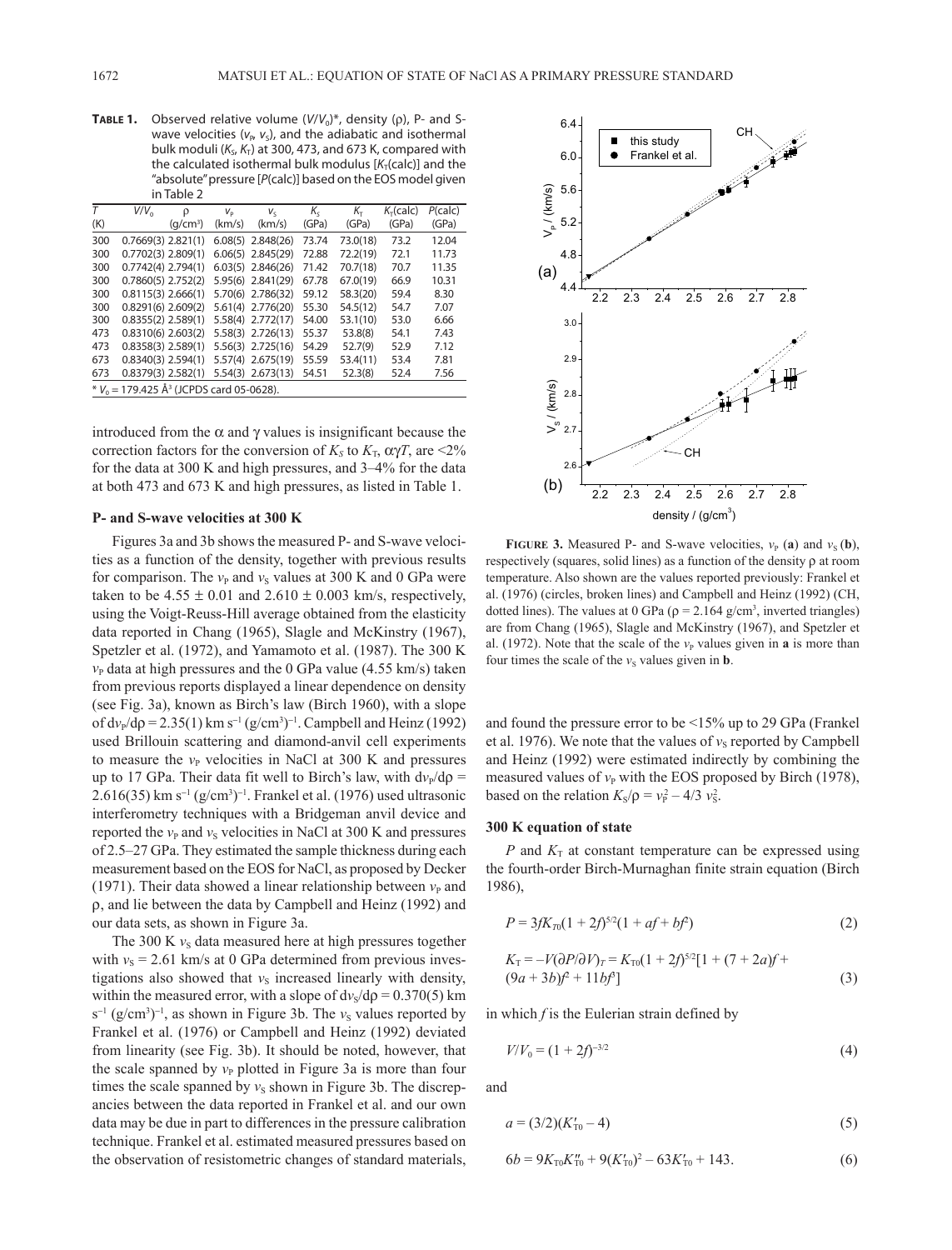The subscript zero indicates values at  $P = 0$  and 300 K, and  $K'_{T0}$ and  $K''_{\text{T0}}$  are the first and second pressure derivatives of  $K_{\text{T0}}$ .  $\gamma_0$  was estimated, using the relation  $\gamma = \alpha V K_S / C_P$  at 300 K and 0 GPa, to be 1.56 based on the values  $\alpha_0 = 1.175 \times 10^{-4} \text{ K}^{-1}$ , reported in Enck and Dommel (1965),  $V_0 = 179.425 \text{ Å}^3$  from JCPDS (card 05-0628),  $K_{S0} = 25.0$  GPa from Chang (1965), Slagle and McKinstry (1967), and Decker (1971), and the constant-pressure heat capacity  $C_{p0}$  = 8.68 J/(gK) from Stull and Prophet (1971).  $K_{\text{TO}}$  was fixed at 23.7 GPa, based on the value of  $K_{\text{SO}} = 25.0$  GPa given above,  $\alpha_0 \gamma_0 T = 0.055$ , and the two key EOS parameters,  $K'_{\text{TO}}$  and  $K''_{\text{TO}}$ , were determined by fitting Equation 3 to the measured values of  $K_T$  as a function of f data at 300 K, as given in Table 1, by the method of least squares. One data point with ρ  $= 2.666$  g/cm<sup>3</sup> ( $f = 0.0747$  in Fig. 4) was removed from the data set during final fitting, as this data deviated substantially from a single  $K_T$  – f curve, as shown in Figure 4. The  $K'_{T0}$  and  $K''_{T0}$ values obtained are given in Table 2. The "absolute" pressures calculated at 300 K using Equation 2 based on the present EOS model are given in Table 1.

The measured  $v_{\rm P}$  and  $v_{\rm S}$  velocities (in km/s) at 300 K and pressures up to 12.04 GPa (Table 1) are given in the following quadratic polynomials in "absolute" pressure (in GPa):  $v_P = 4.55$ 



**FIGURE 4.** Measured isothermal bulk moduli  $K_T$  as a function of the Eulerian strain *f* at 300 K (squares), 473 K (triangles), and 673 K (circles), together with the calculated values (solid lines) based on the present EOS model given in Table 2, for comparison. The values observed at *f* = 0 (inverted triangles) are from Chang (1965), Slagle and McKinstry (1967), and Decker (1971) for the data at 300 K, and from interpolation using the data reported in Spetzler et al. (1972) for the data at 473 and 673 K.

**Table 2.** The optimized EOS parameters for NaCl, in comparison with the values reported previously

| Parameters                             | This study*  | Decker <sup>+</sup> | Birch‡  |
|----------------------------------------|--------------|---------------------|---------|
| $K_{\text{TO}}$ (GPa)                  | 23.7(fixed)  | 23.70(1)            | 23.88   |
| $K_{\text{To}}$                        | 5.14(5)      | 4.91(1)             | 5.20    |
| $K_{\text{To}}''$ (GPa <sup>-1</sup> ) | $-0.392(21)$ | $-0.267(2)$         | $-0.41$ |
| $\Theta_0$ (K)                         | 279(fixed)   | 279                 |         |
| $\gamma_{0}$                           | 1.56(fixed)  | 1.59                | 1.62(2) |
| q                                      | 0.96         | 0.93                |         |

\* See the text for the fixed values.

† For Decker (1971), the  $K_{\text{TO}}$ ,  $K_{\text{TO}}'$ ,  $K_{\text{TO}}''$  values were obtained using Equation 2 by a least-squares fitting based on their reported *P*-*V* relations at room temperature.

‡From Birch (1986). The value of *q* is provided in the text.

 $+ 0.180(5) \times P - 0.0044(4) \times P^2$ , and  $v_s = 2.61 + 0.028(2) \times P 0.0007(2) \times P^2$ , holding ( $v_{\rm p}$ )<sub>0</sub> and ( $v_{\rm s}$ )<sub>0</sub> fixed at 4.55 and 2.61 km/s, respectively, from the elasticity data reported in Chang (1965), Slagle and McKinstry (1967), and Spetzler et al. (1972). Table 3 shows a comparison of the pressure derivatives of  $v_{\rm P}$  and  $v_{\rm S}$  at 300 K and 0 GPa between our measured values and previously reported ones based on ultrasonic measurements gathered from powder samples by Frankel et al. (1976), Morris et al. (1976), and Mueller et al. (2003) at pressures up to 27, 9, and 8 GPa, respectively, Brillouin scattering experiments performed by Campbell and Heinz (1992) at pressures up to 17 GPa, and the ultrasonic measurements of Spetzler et al. (1972), performed using single crystals at pressures between 0 and 0.8 GPa and temperatures between 300 and 800 K. The  $v_P$  and  $v_S$  values of Spetzler et al. are estimated using the Voigt-Reuss-Hill average based on their reported elastic constants. The pressure derivatives of  $v<sub>P</sub>$  or  $v<sub>S</sub>$ reported here differ from those reported previously, partly due to uncertainties in the sample length. The sample length in previous studies were estimated indirectly based on the isothermal EOS's, thermodynamic properties (Frankel et al. 1976; Morris et al. 1976; Spetzler et al. 1972), or the scanned X-ray diffraction intensities (Mueller et al. 2003). Here, the sample lengths were measured directly and accurately at high temperatures and high pressures using X-ray radiographic techniques, as shown in Figure 1b. The discrepancies in the pressure derivatives may also have arisen from the effects of nonhydrostatic stresses in the samples at high pressures because all previous measurements, except for those performed by Spetzler et al. (1972), were performed at 300 K without sample annealing. On the other hand, our data were obtained using a sample annealed at 873 K, as already stated (see Fig. 2). We further note that the discrepancies in the pressure derivatives could result from errors in the pressure estimates or from the different pressure ranges used for measurements. The high-pressure derivatives of both  $v<sub>P</sub>$  and  $v<sub>S</sub>$ , reported by Spetzler et al. (1972), may be due to an overestimation of the effective pressure at lower pressures, as suggested by Birch (1978).

## **High-temperature and high-pressure equation of state**

The *T-P-V* EOS is often expressed using the Mie-Grüneisen-Debye type treatment, as described previously (Matsui et al. 2009, 2012), in which the pressure at a fixed *V* is expressed as a function of *T* as

**TABLE 3.** A comparison of the P- and S-wave velocities ( $v_{\rm P}$  and  $v_{\rm S}$ , respectively, in km/s), and their pressure derivatives [km/ (s·GPa)] at 300 K and 0 GPa, measured in this study, with those measured previously

|                                    | $(v_{\rm P})_{\rm o}$ | (dv <sub>P</sub> /dP) <sub>0</sub> | $(v_5)_0$                                           | (dv <sub>s</sub> /dP) <sub>0</sub> | $P_{\text{max}}\S$ |
|------------------------------------|-----------------------|------------------------------------|-----------------------------------------------------|------------------------------------|--------------------|
| This study                         |                       |                                    | 4.55(fixed)* 0.180(5) 2.61(fixed)* 0.028(2)         |                                    | 12                 |
| Frankel et al. (1976) <sup>+</sup> |                       |                                    | $[4.596(5)]$ $[0.174(2)]$ $[2.591(7)]$ $[0.035(2)]$ |                                    | 27                 |
| Morris et al. (1976)               | 4.56                  | 0.247                              | 2.63                                                | 0.063                              | 9                  |
| Campbell and Heinz (1992)          | 4.525                 | 0.237                              | 2.54                                                | 0.035                              | 17                 |
| Mueller et al. (2003)              | 4.56                  | 0.14                               | 2.60                                                | 0.029                              | 8                  |
| Spetzler et al. (1972)‡            | 4.556                 | 0.294                              | 2.612                                               | 0.106                              | 0.8                |
| .                                  |                       |                                    |                                                     |                                    |                    |

See the text for the fixed values

 $\dagger$ Extrapolated using a quadratic polynomial fit to the  $v_{P}$ -*P* or  $v_{S}$ -*P* data reported by Frankel et al. (1976) between 2.5 and 12 GPa.

‡ Voigt-Reuss-Hill values averaged from the elastic constants reported in Spetzler et al. (1972), after Birch (1978).

§Maximum measured pressure, in GPa.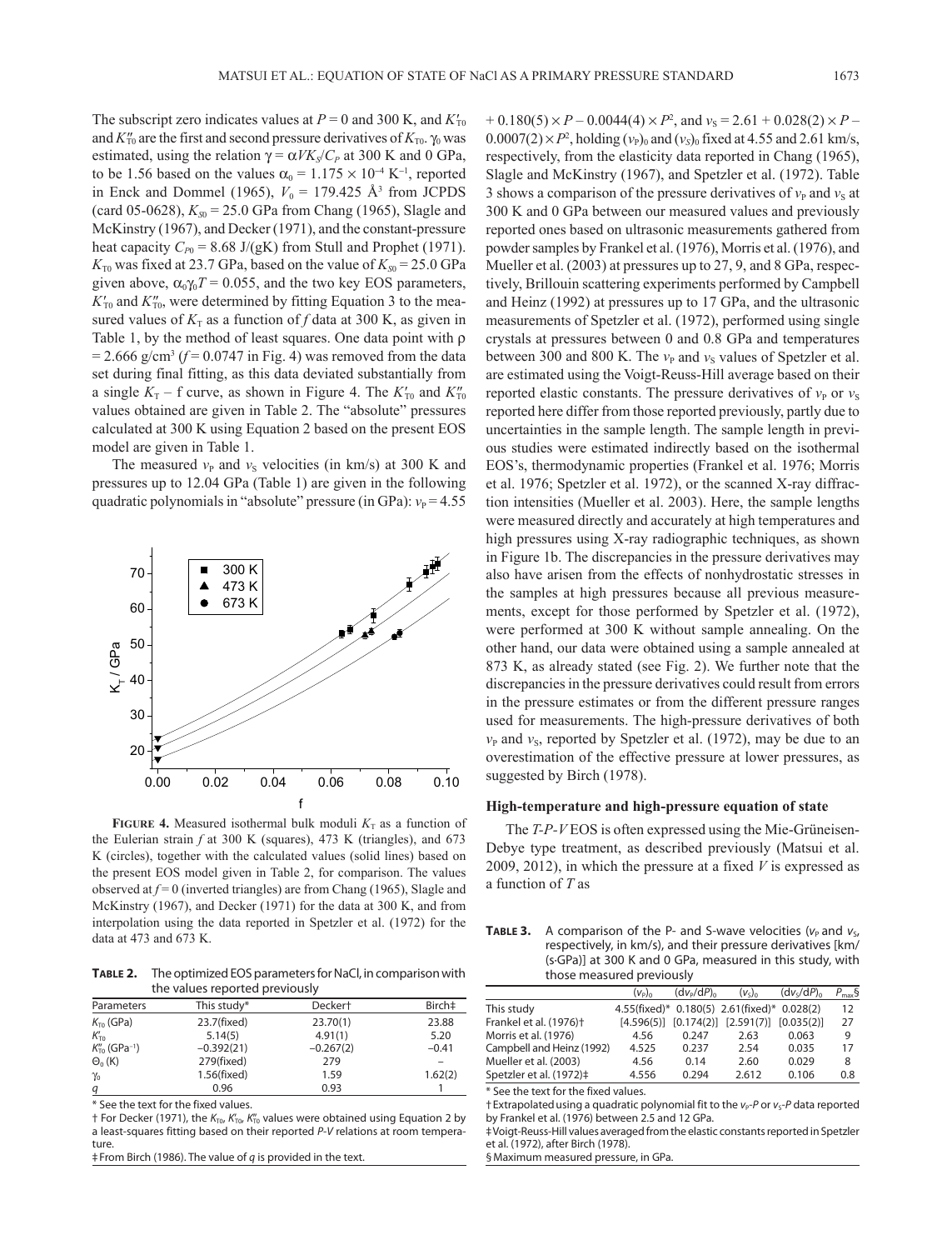$$
P(V,T) = P(V, 300 \text{ K}) + P_{TH}(V,T). \tag{7}
$$

In this equation,  $P(V, 300 \text{ K})$  is the pressure at 300 K (as expressed by Eq. 2), and  $P_{TH}(V,T)$  is the thermal pressure, caused by heating from 300 K to *T* at constant *V*.  $P_{TH}(V, T)$  is obtained from the Mie-Grüneisen equation, as

$$
P_{TH}(V,T) = (\gamma/V) [E_{TH}(V,T) - E_{TH}(V,300 \text{ K})]
$$
\n(8)

where  $E_{TH}(V,T)$  is the internal energy at *V* and *T*, and  $\gamma$  is assumed to be a function of volume only, independent of temperature, approximated as,

$$
\gamma = \gamma_0 \left( \frac{V}{V_0} \right)^q \tag{9}
$$

in which *q* is a fitting constant.  $E_{TH}(V,T)$  can be calculated using the Debye model,

$$
E_{\rm TH}(V,T) = [9nRT/(\Theta/T)^3] \int_0^{\theta/T} z^3 / (e^z - 1) dz , \qquad (10)
$$

where  $n = 2$  for NaCl, R is the gas constant, and  $\Theta$  is the Debye temperature, such that Θ is written as

$$
\Theta = \Theta_0 \exp[(\gamma_0 - \gamma)/q] \tag{11}
$$

where  $\Theta_0$  is the value at 300 K and 0 GPa. Thus, in addition to the values of  $K_{\text{To}}$ ,  $K'_{\text{To}}$ ,  $K''_{\text{To}}$ , and  $\gamma_0$  given in Table 2, the parameters *q* and  $Θ$ <sub>0</sub> are required to fully describe the *T-P-V* EOS for NaCl. Of these parameters,  $\Theta_0$  was fixed at 279 K, as reported by Decker (1971). Similar values of  $\Theta_0 = 276$  and 308 K were reported by Brown (1999) and Yamamoto et al. (1987), respectively. The remaining parameter *q* was derived here to reproduce not only the measured  $K_T$  values at both 473 and 673 K and pressures of 7–8 GPa, as given in Table 1, but also the observed volume thermal expansion at 0 GPa reported by Enck and Dommel (1965). The optimized EOS parameters are listed in Table 2, together with those reported in previous studies for comparison. The "absolute" pressures at 473 and 673 K, calculated using Equation 7 with the present EOS model, are given in Table 1.

The  $K<sub>T</sub>$  values calculated at 300, 473, and 673 K and pressures between 6.6 and 12.1 GPa, based on our EOS model, as listed in Table 2, agree with the measured values, within measured errors, as shown in Table 1 and Figure 4. The calculated volume thermal expansion at 0 GPa also agrees well with the measured data reported by Enck and Dommel (1965), with the calculated and measured  $V/V_0$  values differing by  $\leq 0.1\%$  at temperatures between 300 and 800 K. This agreement may be expected because the *q* parameter in the present EOS model was developed to reproduce the observed volume thermal expansion, as well as the present measured  $K<sub>T</sub>$  values at 473 and 673 K, as described above. The ambient-pressure volumes at *T* = 473 and 673 K are calculated to be  $V(T,0)/V_0 = 1.0219$  and 1.0521, respectively, using the present EOS model (Table 2). We note the *f* values for the data at 473 and 673 K and high pressures *P*, given in Figure 4, are estimated based on these  $v(T,0)$  values using the equation:  $V(T, P)/V(T, 0) = (1 + 2f)^{-3/2}$ , instead of Equation 4 at 300 K.

The ambient-pressure  $K<sub>T</sub>$  values for several isotherms were calculated using the fourth-order Birch-Murnaghan EOS (Eq. 2) at constant *T* and the EOS parameters given in Table 2. The present model successfully and accurately reproduces the measured temperature dependence of the ambient-pressure  $K_T$ , as shown in Figure 5. Birch (1986) developed a *T*-*P*-*V* EOS for NaCl up to temperatures of 773 K and 30 GPa based on previously reported ultrasonic, static volumetric, and shock compression data, in which the room-temperature EOS is expressed using the fourth-order Birch-Murnaghan Equation 2, and the thermal pressure is estimated by assuming that the  $(\gamma/V)C_V$  [= $(\partial P/\partial T)_V$ ] is independent of both *P* and  $T(C_V)$ , constant-volume heat capacity). A constant value of  $(\gamma/V)C_V$  indicates that  $q = 1$  in the Birch's EOS in the high-temperature classical limit. As shown in Figure 5, the temperature dependence of the ambient-pressure  $K<sub>T</sub>$  described by Birch (1986) also accurately reproduces the experimental data.

We note that a similar Mie-Grüneisen-Debye type analysis using the third-order (instead of the fourth-order) Birch-Murnaghan equation was also successful in reproducing the present measured  $K_T$ -*f* relation at each temperature given in Figure 4 within the measured errors. However, this EOS model based on the third-order Birch-Murnaghan equation gave a smaller slope of  $dK_T/dT$  than that measured experimentally (Spetzler et al. 1972; Yamamoto et al. 1987) or that predicted by the present fourth-order EOS model, given in Figure 5.

Table 2 shows a comparison between our EOS model and the models proposed in previous studies. The values of  $K_{\text{TO}}$ ,  $K'_{\text{TO}}$ , and  $K''_{\text{TO}}$  from Decker (1971) were adjusted here by fitting his reported *P*-*V* data at room temperature to Equation 2 using the least-squares method. The EOS parameters optimized in this study agree well with those described by Decker (1971) and Birch (1986), as shown in Table 2, considering that  $K_{\text{TO}}$  and  $K'_{\text{TO}}$ are strongly correlated, as are  $K'_{T0}$  and  $K''_{T0}$ . The present EOS is in excellent agreement with Birch's EOS, and the differences between the two (i.e., Birch's minus ours) are within 0.23 GPa over the temperature and pressure ranges up to 773 K and 25 GPa.



**Figure 5.** Observed and calculated temperature dependence of the isothermal bulk modulus  $K<sub>T</sub>$  at 0 GPa. The observed data were reported in Yamamoto et al. (1987) (squares) and Spetzler et al. (1972) (circles and dotted line), and the calculated results were obtained using the present EOS model as given in Table 2 (this study, solid line), and from the EOS model described by Birch (1986) (triangles).